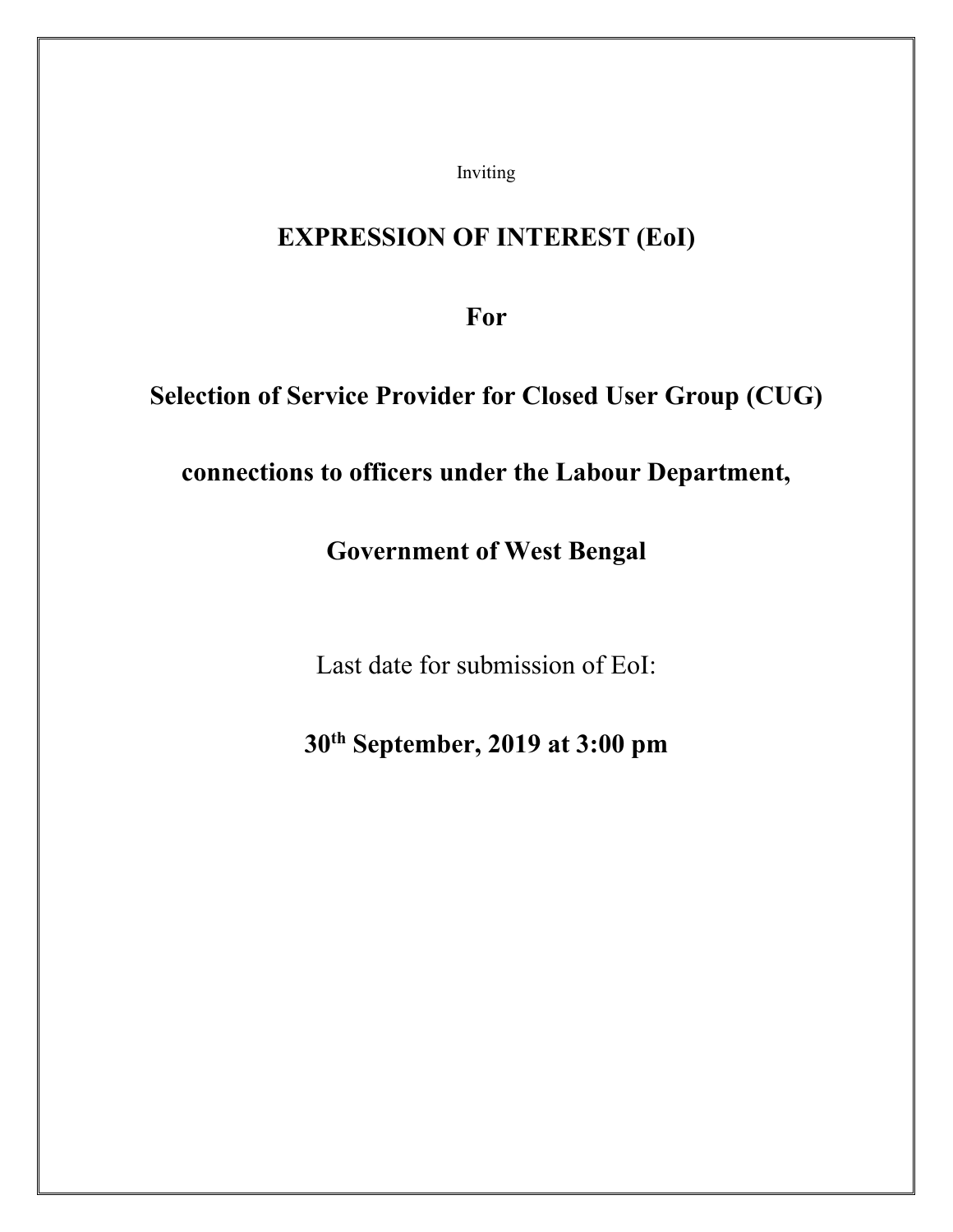#### **Disclaimer**

The information contained in this EOI document or information provided subsequently to vendor(s) or applicants whether verbally or in documentary form by or on behalf of Labour Department, is provided to the vendor(s) on the terms and conditions set out in this EOI document and all other terms and conditions subject to which such information is provided.

This EOI document is not an agreement and is not an offer or invitation by Authority to any parties other than the applicants who are qualified to submit the bids ('vendors'). The purpose of this EOI is to provide the vendor(s) with information to assist the formulation of their proposals. This EOI does not claim to contain all the information each vendor may require. Each vendor should conduct its own investigations and analysis and should check the accuracy, reliability and completeness of the information in this EOI and where necessary obtain independent advice. Authority makes no representation or warranty and shall incur no liability under any law, statute, rules or regulations as to the accuracy, reliability or completeness of this EOI. Authority may in its absolute discretion, but without being under any obligation to do so, update, amend or supplement the information in this EOI.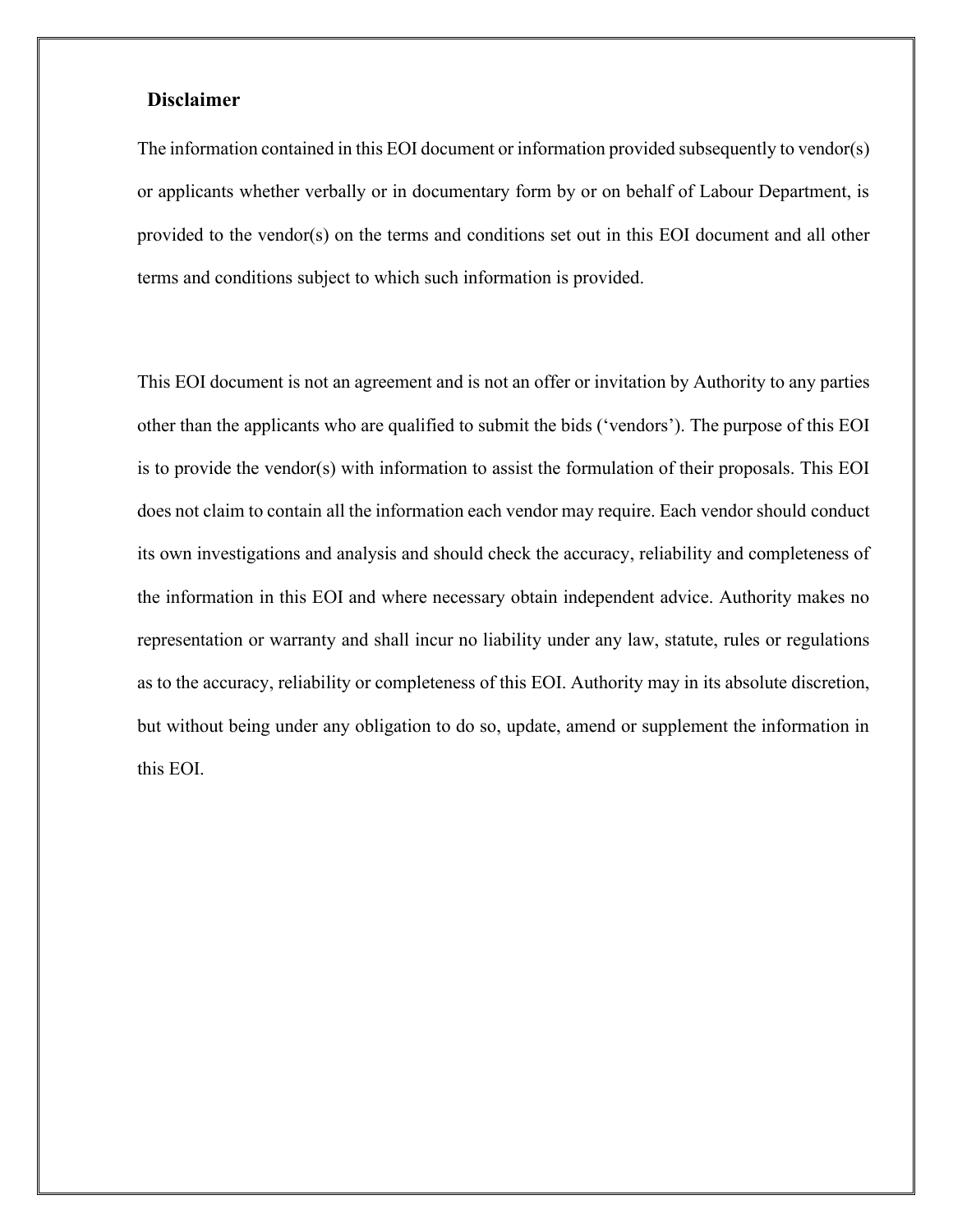## **SCHEDULES AND CONTACT INFORMATION**

| Name of the organization                                                              | Labour Department, Government of West<br>Bengal                                                                                     |
|---------------------------------------------------------------------------------------|-------------------------------------------------------------------------------------------------------------------------------------|
| Date of issue                                                                         | $12th$ September, 2019                                                                                                              |
| Last date for submission of queries seeking<br>clarification                          | 19 <sup>th</sup> September, 2019                                                                                                    |
| Date of Pre-bid meeting                                                               | $23rd$ September, 2019 at 3:00 pm                                                                                                   |
| Last Date and Time for submission of<br>proposals in response to this Request for EOI | 30 <sup>th</sup> September, 2019 at 3:00 pm                                                                                         |
| Date and Time of Opening of Proposals                                                 | 17th October, 2019 at 4:00 pm                                                                                                       |
| of<br>meeting/Opening<br>for pre-bid<br>Venue<br>proposals                            | Labour Department, Government of W Bengal,<br>Conference Hall, 12 <sup>th</sup> Floor, New Secretariat<br>Building, 1 K. S Roy Road |
| Contact person                                                                        | Shri IKHLAQUE ISLAM, Special Secretary,<br>Labour Department                                                                        |
| Email ID                                                                              | jslab2016@gmail.com                                                                                                                 |

#### **Note:**

Any Corrigenda / Extension of dates / Clarifications / Responses to bidders' queries in respect of this EOI shall only be posted on our website *[https://wblabour.gov.in/](http://www.pfrda.org.in/)* and no separate notification shall be issued in the press. Bidders are therefore requested to regularly visit our website to keep them updated in this connection.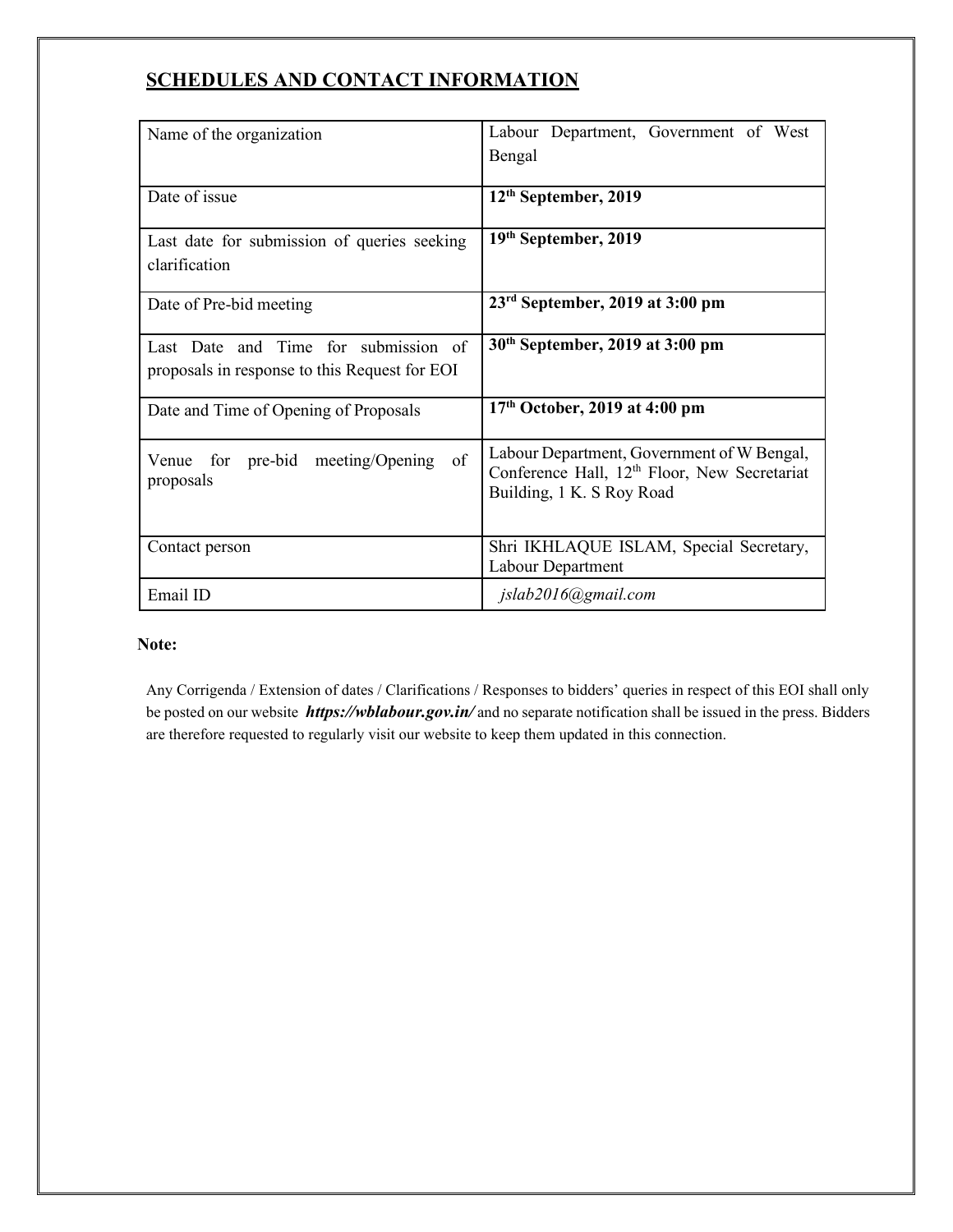#### I. **BACKGROUND**

The Labour Department, since 2015, has reformed procedures and practices under the regulatory functions. The steps have reduced the hassles involved in availing the services by any business entity without compromising on the safety and security of the workers.

Further, the Department has undertaken massive digitization measures and almost all its services to business entities are now delivered online. Considerable process reengineering has also gone into the way inspections were carried out under various Labour Laws. Inspections are now carried out in synchronized manner with the help of hand-held devices and high-speed internet connectivity.

Majority of the above measures require real-time transfer of data and thereby the requirement for seamless high-speed internet connectivity arises. Since this Department has field offices and officers spread across the length and breadth of the State, it is imperative that the officers are provided with dependable seamless high-speed internet connectivity to effectively deliver online services to the Business houses and the citizen.

### II. **SCOPE OF WORK FOR THE TELECOM SERVICE PROVIDER**

- **I. AS-IS assessment:** The following activities may be included in this step
	- a. Detailed analysis of the existing users and their current service providers
	- b. Getting feedback from users whether they want a new connection or would like to port their existing mobile number to the CUG.

**Deliverable:** Submission of As-Is Report –  $T_0 + 2$  weeks {where  $T_0$  is the date of commencement of work by the selected Telecom service provider}

### **II. Preparation of Plan for KYC of each and every proposed user:**

a. The selected Telecom service provider shall be required to prepare a detailed plan for authentication of each user under the Closed User Group.

**Deliverable:** KYC Plan –  $T_0 + 3$  weeks.

#### **III. Supply of SIMs:**

- a. The selected Service Provider would be required to supply 150 CUG SIMs at the Labour Department premises.
- **IV. Formulation of Plan for inclusion / exclusion of users from the Closed Group** The selected Service Provider would be required to formulate an action plan cum operating procedure for inclusion or exclusion of users from the Closed User Group.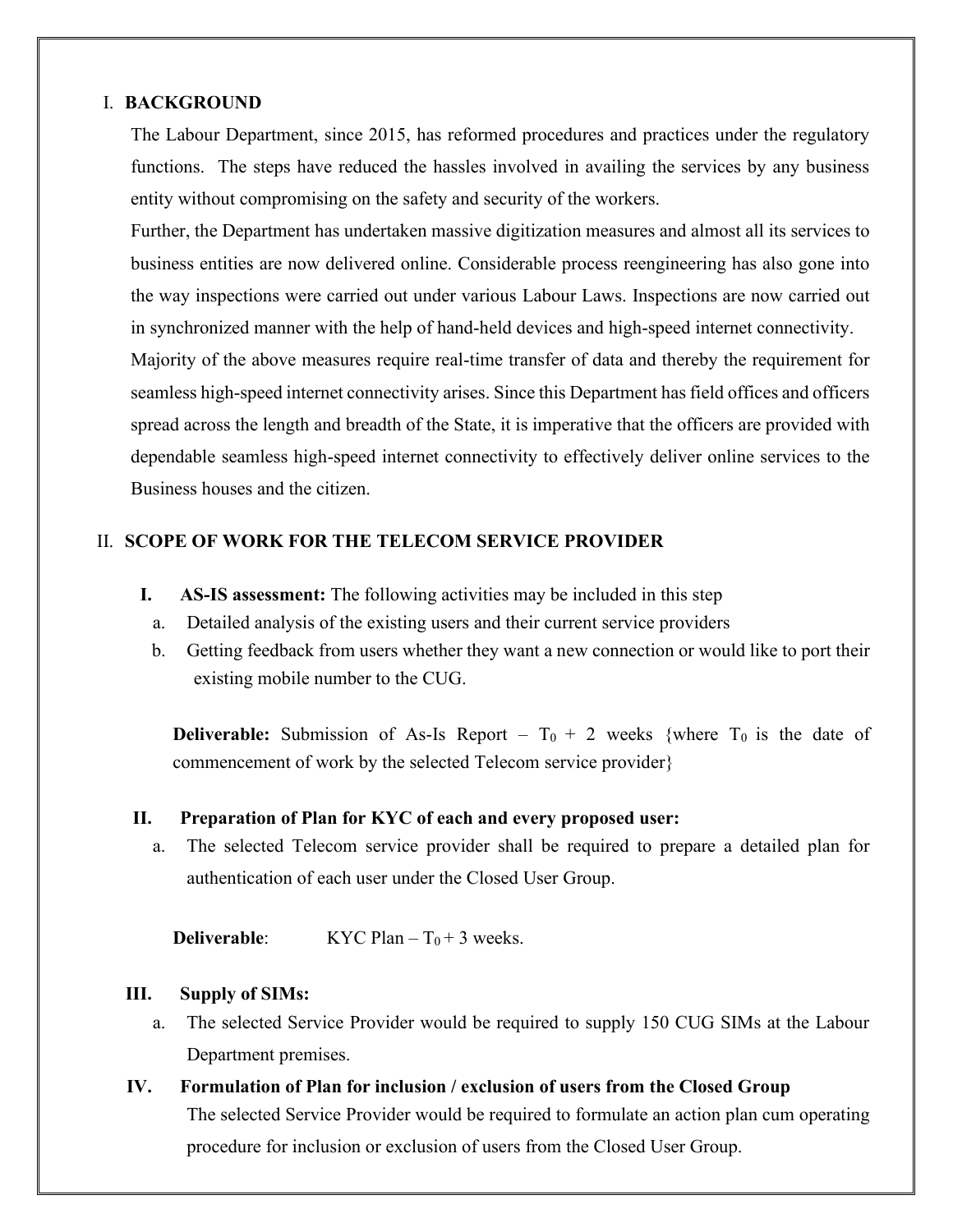#### **A. Role of the Labour Department, Government of West Bengal:**

- a. To Facilitate necessary communication with the Directorates.
- b. To provide addresses and coordinated for communication with field offices.
- c. To nominate Point of Contact(s) for necessary guidance and coordination.
- d. To provide inputs wherever necessary.

## III. **ELIGIBILITY CRITERIA**

- 1. The bidder should be authorized by the Telecom Regulatory Authority of India to offer services in the "4G / VoLTE" spectrum in West Bengal. The bidder must have seamless high-speed 4G (backed by 3G) internet network at all the administrative Sub-Divisions in West Bengal.
- 2. Should have experience of providing CUG Connections to Departments under the Government of West Bengal; with minimum 300 connections.
- 3. Experience of working with the Labour Department for internet or telephone services would be preferred.

### **POINTS OF REFERENCE:**

- 1. Number of Connections required: **150 (One hundred and fifty)**
- 2. Budgetary cap: **249/- per connection** (*inclusive of applicable taxes*)
- 3. Location of delivery: **Labour Department, West Bengal, 12th Floor, New Secretariat Building,**

### **1 K. S Roy Road, Kolkata, 700001**

4. **CONTACT PERSON**:

Shri **IKHLAQUE ISLAM**, WBCS (Exe), Special Secretary, Labour Department, 12<sup>th</sup> Floor, New Secretariat Building, 1 K. S Roy Road, Kolkata, 700001 EMAIL: *jslab2016@gmail.com*

NOTE: Labour Department, Government of W Bengal may call for presentation on proposal from the selected bidders and date for the presentation will be intimated at least 3 days in advance. Labour Department, Government of W Bengal at its discretion may change the Scope of Project.

Eligible and Interested telecom service providers may submit their proposals **in hard copy within 30th September, 2019 (3:00pm)** to:

### **Shri IKHLAQUE ISLAM, WBCS (Exe),**

Special Secretary, Labour Department,

12th Floor, New Secretariat Building, 1 K. S Roy Road, Kolkata, 700001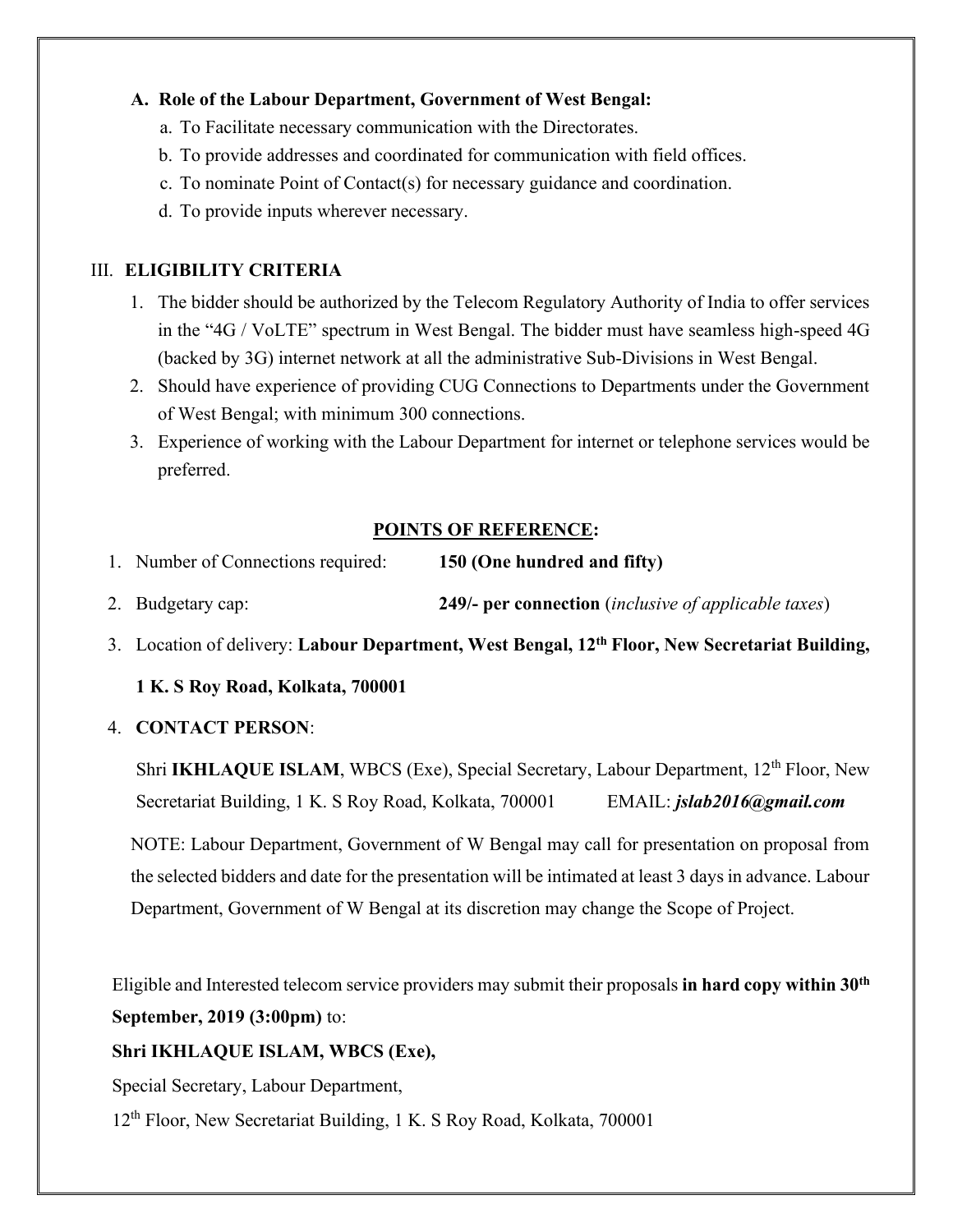#### IV. **DOCUMENTS TO BE SUBMITTED:**

EoI documents to be submitted as per Annexure –I

#### V. **GENERAL TERMS AND CONDITIONS:**

**Following terms** are used in the document interchangeably to mean: Bidder/Respondent – signify those who submit response to the EOI. Proposal/Bid – signify the documents submitted in response to this EOI.

- i. **Timely Submission:** Bidders are solely responsible for timely delivery of the EOI proposals to the location as mentioned above, set forth herein prior to the stated Proposals Submission due date and are solely responsible for delays in receipt, including but not limited to third party carriers. Proposals not received on or before the last date and time of submission will not be considered.
- ii. **Opening of Proposal:** Proposals will be opened in front of vendor's representatives (if present).
- iii. Authority reserves the right at any time to postpone or cancel a scheduled bid opening. The bids will be opened at the address mentioned above.
- iv. **Use & Release of Vendor Submissions:** Authority is not liable for any cost incurred by the Vendor in the preparation and production of any Proposal, the preparation or execution of any benchmark demonstrations, simulation or laboratory service or for any work performed prior to the execution of a formal contract. All materials submitted will become the property of Authority and may be returned at its sole discretion. The content of each Vendor's Proposal will be held in strict confidence during the evaluation process, and details of any Proposals will not be discussed outside the evaluation process.
- v. Labour Department, Government of West Bengal reserves its right to evaluate/shortlist/accept/reject/eliminate any vendor at any stage without assigning any reasons and it is at the sole discretion of the Authority to provide any reason thereof to the vendor.
- vi. **Validity Period of Proposals:** The proposals submitted will be valid for a period of **two years** from the date of submission. **Labour Department, Government of West Bengal** reserves the right to shorten or extend the validity period.
- vii. **Award of Work:** Proposal submission does not guarantee any commitment by **Labour Department, Government of West Bengal** to award work.

#### **NOTE:**

Any Addenda / Corrigenda / Extension of dates / Clarifications / Responses to bidders' queries in respect of this EoI shall only be posted on our website *https://wblabour.gov.in/* and no separate notification shall be issued in the press. Bidders are therefore requested to regularly visit our website to keep them updated in this connection.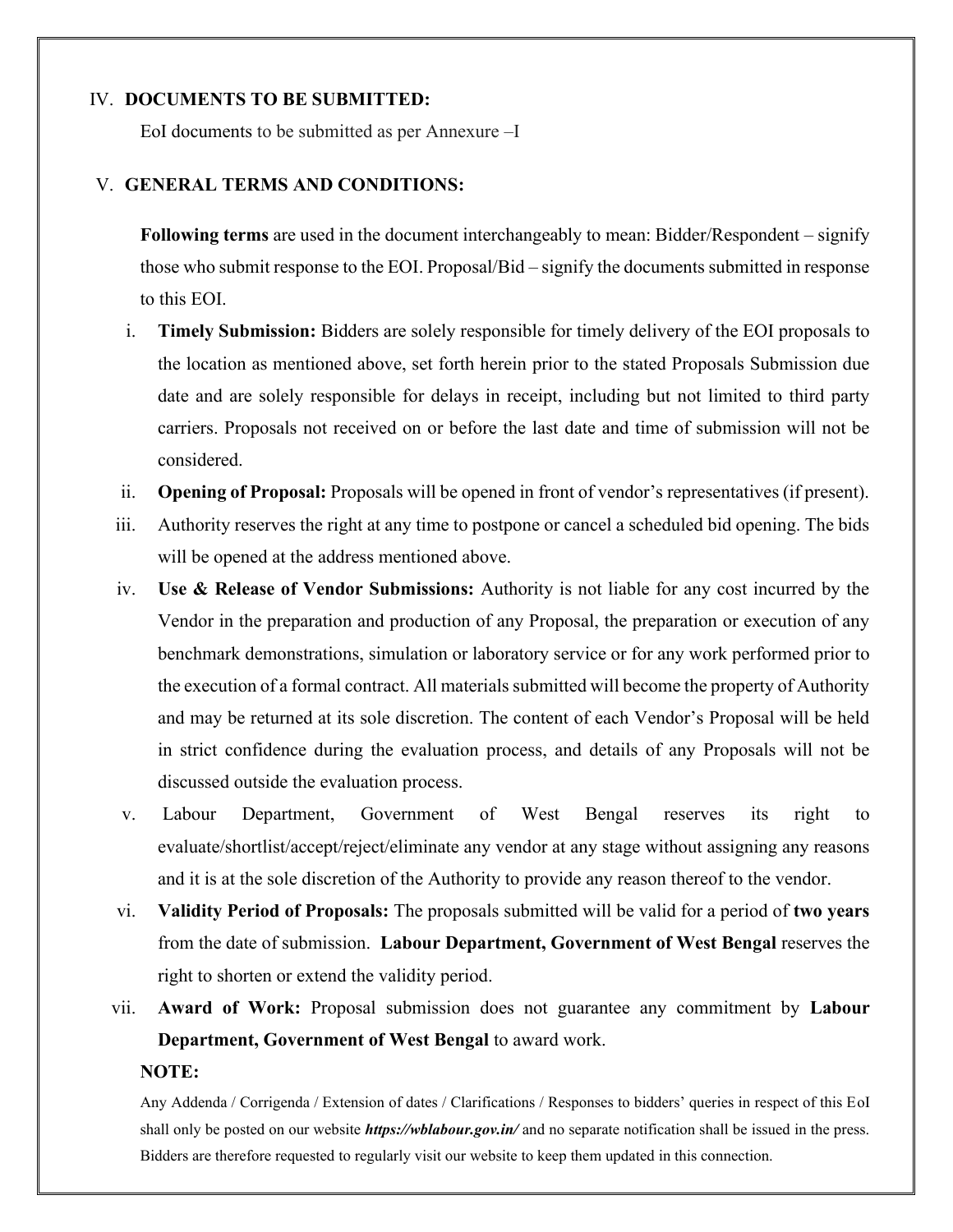#### **APPLICANT'S EXPRESSION OF INTEREST**

Date

**To The Special Secretary, Labour Department, 12th Floor, New Secretariat Building, 1 K. S Roy Road, Kolkata, 700001**

**Sub: Submission of Expression of Interest for Selection of Service Provider for Closed User Group (CUG) connections to officers under the Labour Department, Government of West Bengal**

Dear Sir,

In response to the Invitation for Expressions of Interest (EOI) published on \_\_\_\_\_\_\_\_\_\_\_\_\_ for the above purpose, we would like to express interest to carry out the above proposed task.

I hereby submit my proposal as per Annexure 1.

I understand you are not bound to accept any proposal you receive.

Yours Sincerely,

Signature:

**Name of Telecom Service Provider** Address:

*Note: This is to be furnished on the letter head of the organization.*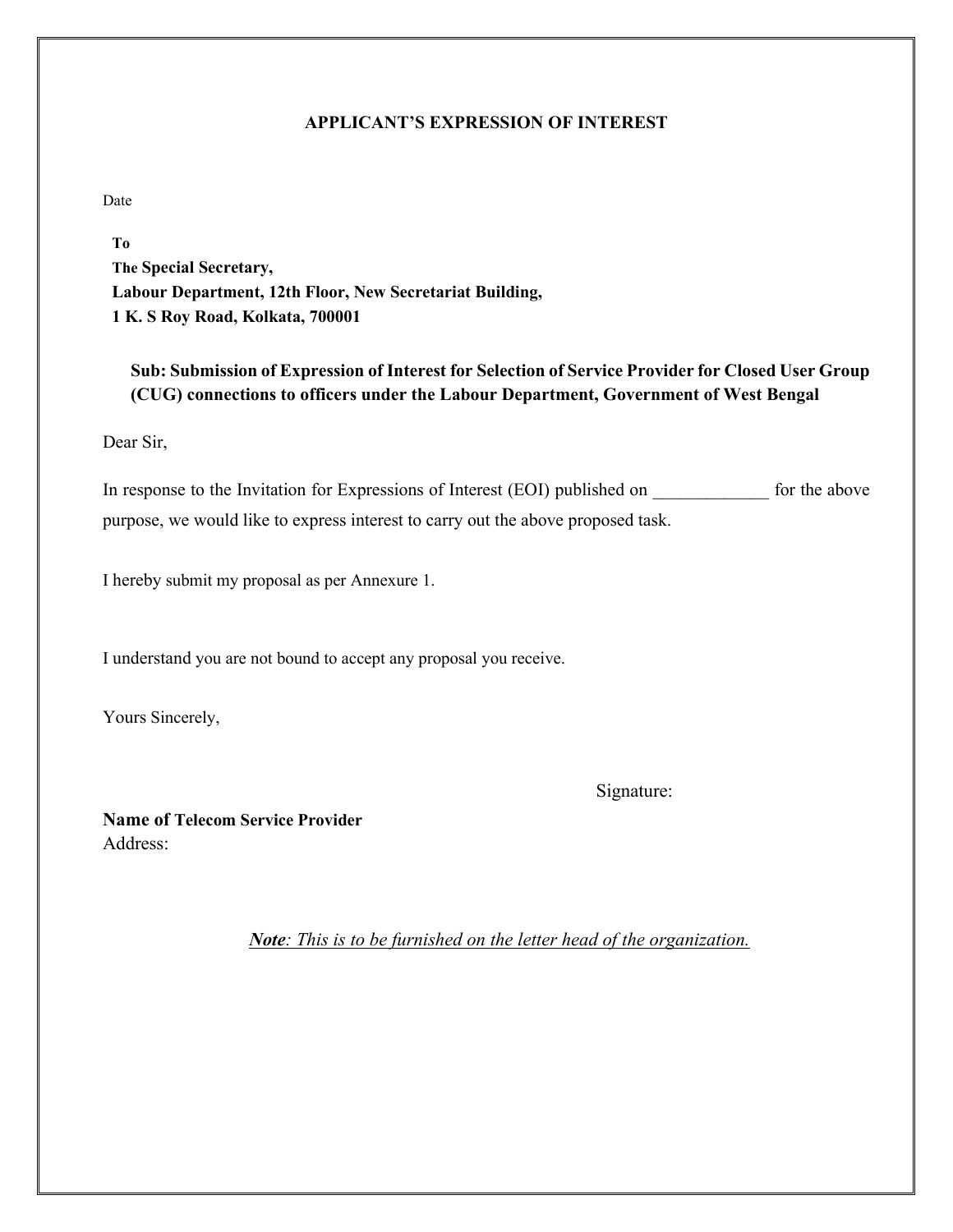#### **ANNEXURE -1**

| N <sub>0</sub> | <b>Description</b>                                                                                         | <b>Data Sought</b>                                                                                                                 |
|----------------|------------------------------------------------------------------------------------------------------------|------------------------------------------------------------------------------------------------------------------------------------|
| $\mathbf{1}$   | Name of the Telecom Service Provider.                                                                      | Full name                                                                                                                          |
| $\overline{2}$ | Address with telephone No                                                                                  | Provide the complete addresses and Attach the<br>copy of latest landline<br>telephone bill                                         |
| $\overline{3}$ | Date and Registration No of Telecom Service<br>Provider                                                    | Attach copy of Registration                                                                                                        |
| $\overline{4}$ | Details of the grant of 4G spectrum in favour<br>of the Telecom Service Provider by<br>competent authority | Attach a copy of Registration and a copy of client<br>list with the fund value individually & aggregated<br>(with contact details) |
| 5              | Information on the past experience with<br>Government of West Bengal for CUG<br><b>Services</b>            | Self-declaration and copy of orders to be<br>submitted.                                                                            |